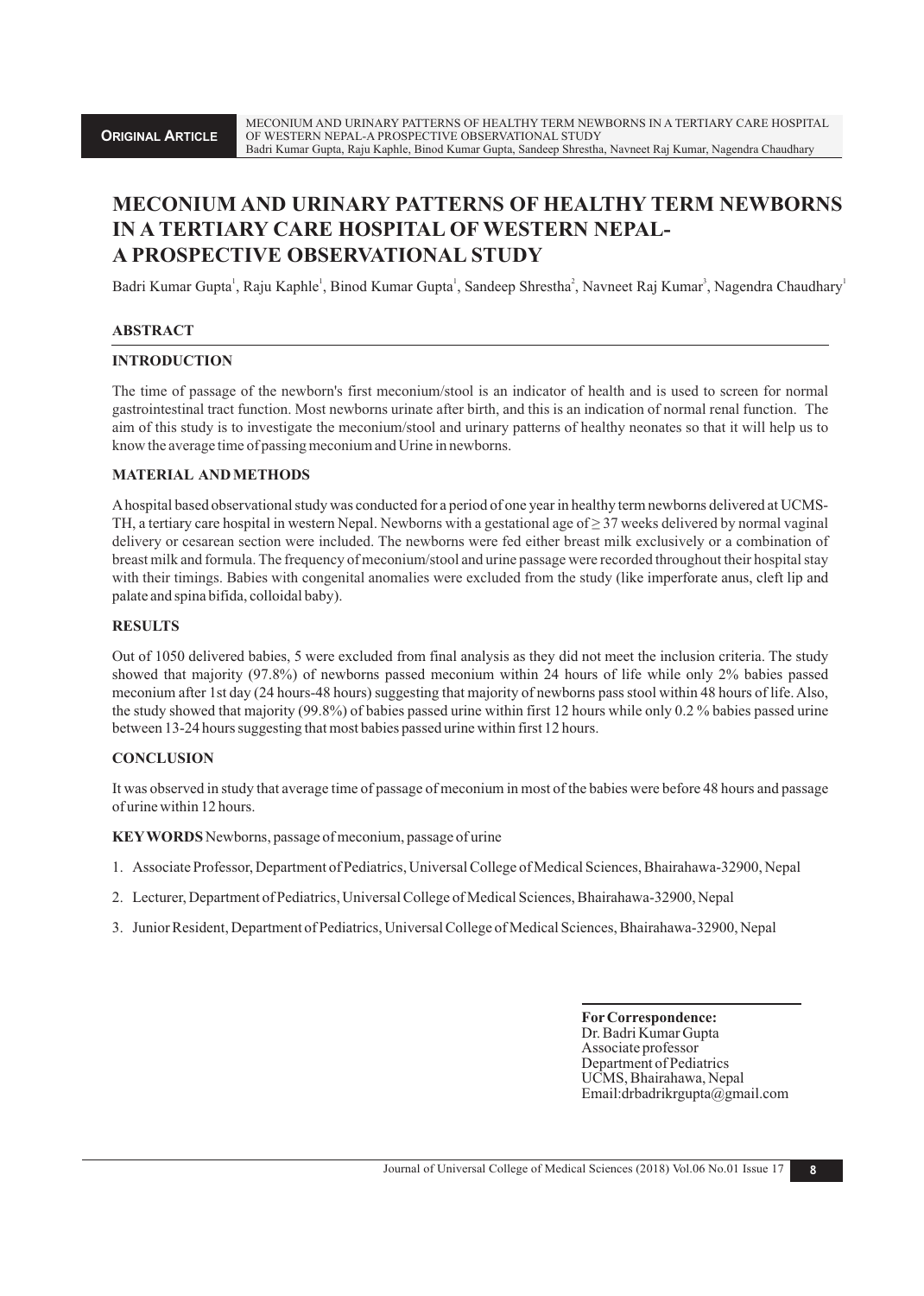MECONIUM AND URINARY PATTERNS OF HEALTHY TERM NEWBORNS IN A TERTIARY CARE HOSPITAL OF WESTERN NEPAL-A PROSPECTIVE OBSERVATIONAL STUDY Badri Kumar Gupta, Raju Kaphle, Binod Kumar Gupta, Sandeep Shrestha, Navneet Raj Kumar, Nagendra Chaudhary

#### **INTRODUCTION**

Meconium is the earliest stool of a mammalian infant. Unlike later feces, meconium is composed of materials ingested during the time the infant spends in the uterus comprising of intestinal epithelial cells, lanugo, mucus, amniotic fluid, bile, and water. Meconium, unlike later feces, is viscous and sticky like tar and its color is usually dark olive green and almost odorless. When diluted in amniotic fluid, it may appear in various shades of green, brown or yellow. It should be completely passed by the end of the first few days after birth, with the stools progressing towards yellow (digested milk).<sup>1</sup>

The time of passage of newborn's first meconium or stool is an indicator of health and is used to screen for normal gastrointestinal tract function. Failure to pass meconium may be an early sign of intestinal obstruction or anatomical abnormality.<sup>3,4</sup>

Most newborns urinate after birth, and this is an indication of normal renal function. Failure to pass meconium, stool, and urine within  $1<sup>st</sup> 24$  hours of birth is an important warning sign and indicates a requirement for further investigation.<sup>5</sup>

The study on the meconium and urinary patterns of Nepalese neonates during their stay in the hospital nursery room is sparse. Therefore, we carried out a prospective study to determine the meconium, stool, and urinary patterns of a newborn.

# **MATERIAL AND METHODS**

A cross sectional hospital based observational study was conducted at a tertiary care hospital of western Nepal. Term clinically normal babies (weight >2500grams and APGAR >7/10) delivered at UCMSTH within a period of 1 year from February 2014 to January 2015 were included in the study. Babies with congenital anomalies (imperforate anus, cleft lip and palate and spina bifida, colloidion baby), preterm babies, low birth weight babies and twin pregnancy were excluded from the study. Babies were checked 2 hourly by inspecting their diapers. For babies who had not passed stool and urine at discharge, the mobile phone number of the parents was used to contact the parents to report passage of first stool and urine. Statistical analysis was performed using statistical software (SPSS 15). Delayed passage of stool was considered if the newborn did not pass meconium by 48 hours and delayed passage of urine was considered if the newborn did not pass urine by first 24 hours.

#### **RESULTS**

The total delivered babies during the study period were 1050. Among them 50 were excluded from the study. Total numbers of newborns included for the analysis were 1000. All babies were term and more than 2500 grams of weight as per inclusion criteria of study. The data summarized in table 1 shows that 97.8% newborns passed meconium within 24 hours of life and 2% passed meconium between 24-48 hours.

**Table 1. Showing frequency of passage of meconium at different hours of life**

| Passage of meconium in hours (n=1000) | Number of babies $(N)$ $(\frac{9}{6})$ |
|---------------------------------------|----------------------------------------|
| Within 12 hours                       | 883 (88.3)                             |
| $12-24$ hours                         | 95(9.5)                                |
| 24-48 hours                           | 22(2.2)                                |

Table 2 shows that 99.8% babies passed urine within first 12 hours of life whereas only 0.2 % newborns passed urine between 12-24 hours of life.

**Table 2 Showing frequency of passage of urine at different hours of life**

| Passage of urine (n=1000) | Number of babies $(\% )$ |
|---------------------------|--------------------------|
| Within 12 hrs             | 988 (98.8)               |
| $12-24$ hrs               | 2(0.2)                   |

#### **DISCUSSION**

Passage of first stool and urine within first 24 hours is a sign of fetal well-being. Passage of first stool is an important event in the first few days of life. There are various clinical conditions which can lead to the delay of passage of first stool (meconium).  $3,6$ 

Majority of neonates pass their first stool within 24 hours of life.<sup>7</sup> In the present study, 88.3% babies passed their first meconium within 12 hours, 97.8% babies within 24 hours and all babies (100%) within 48 hours. Similarly, a study done on the first passage of first stool from Nigeria and Africa indicated that 96.2% of the babies passed their first stool within 24 hours and 99.8% in 48 hours.<sup>8</sup> Another study from Nigeria again supported the same findings.<sup>9</sup> Many studies conducted in different countries also suggest findings similar to our study regarding passage of first stool.<sup>7, 10-12</sup>

Therefore, passage of meconium after 24 hours can be considered delayed. As our study was a single centre study, multicentric studies can be considered in different parts of the country to have a proper definition of delayed passage of meconium in the context of Nepal.

Previous studies have reported that passage of the first stool is delayed in very low birth weight infants (<1500 g) because of